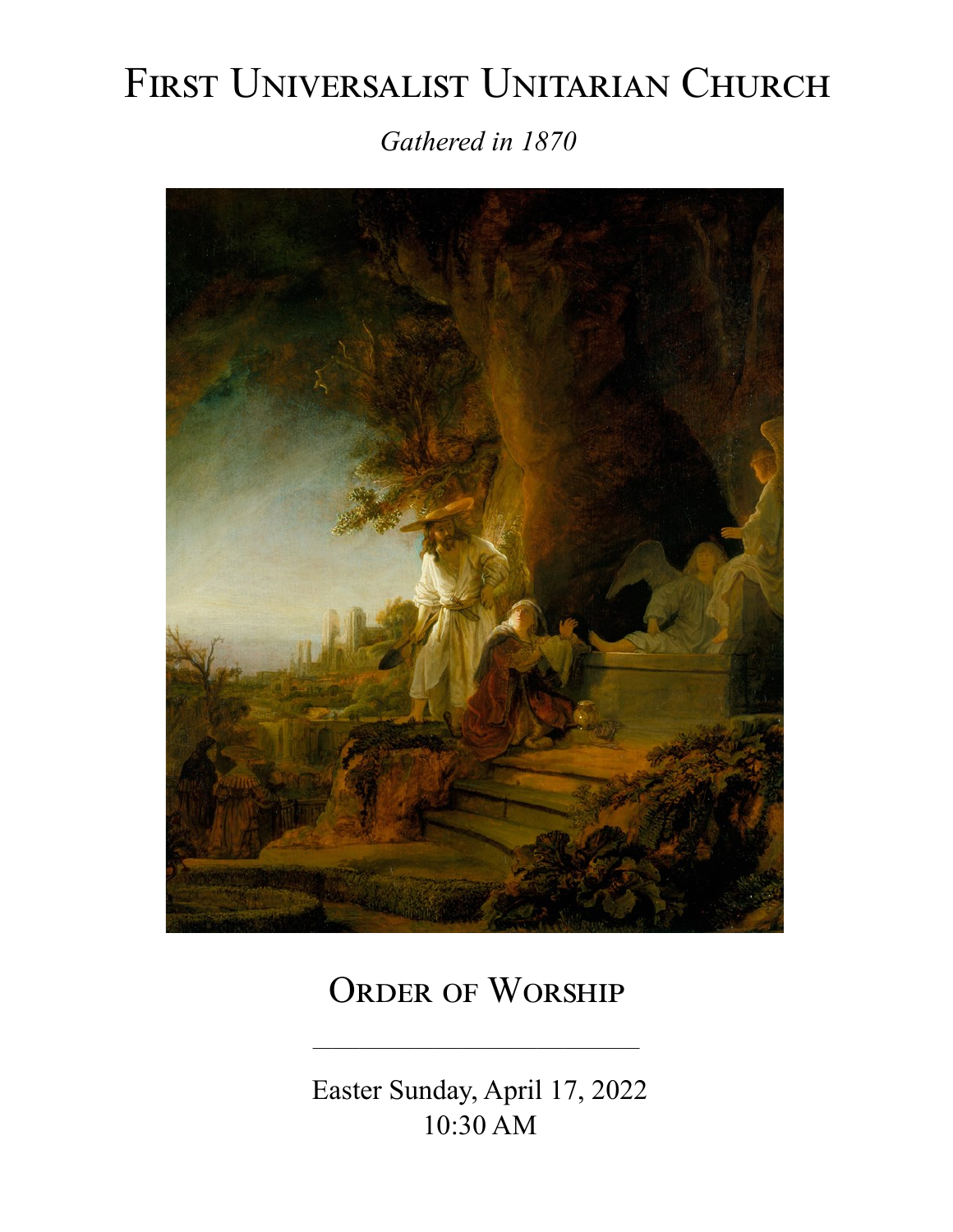# Order of Worship

## **BELLCHIME**

### **PRELUDE**

"Sing a Jubilant Song" *Dave and Jean Perry*

WELCOME AND ANNOUNCEMENTS

## Lighting of the Chalice

**We light this chalice for the light of truth, the warmth of love, and the fire of commitment. We light this symbol of our faith as we gather together.**

\*Opening Hymn No. 269 "Lo, the Day of Days is Here"

\*Affirmation

**Love is the doctrine of this church: The quest of truth is its sacrament, And service is its prayer. To dwell together in peace, To seek knowledge in freedom, To serve human need, To the end that all souls shall grow into harmony with the Divine— Thus do we covenant with each other.**

\*Doxology

**From all that dwell below the skies Let songs of hope and faith arise; Let peace, good will on earth be sung Through every land, by every tongue.**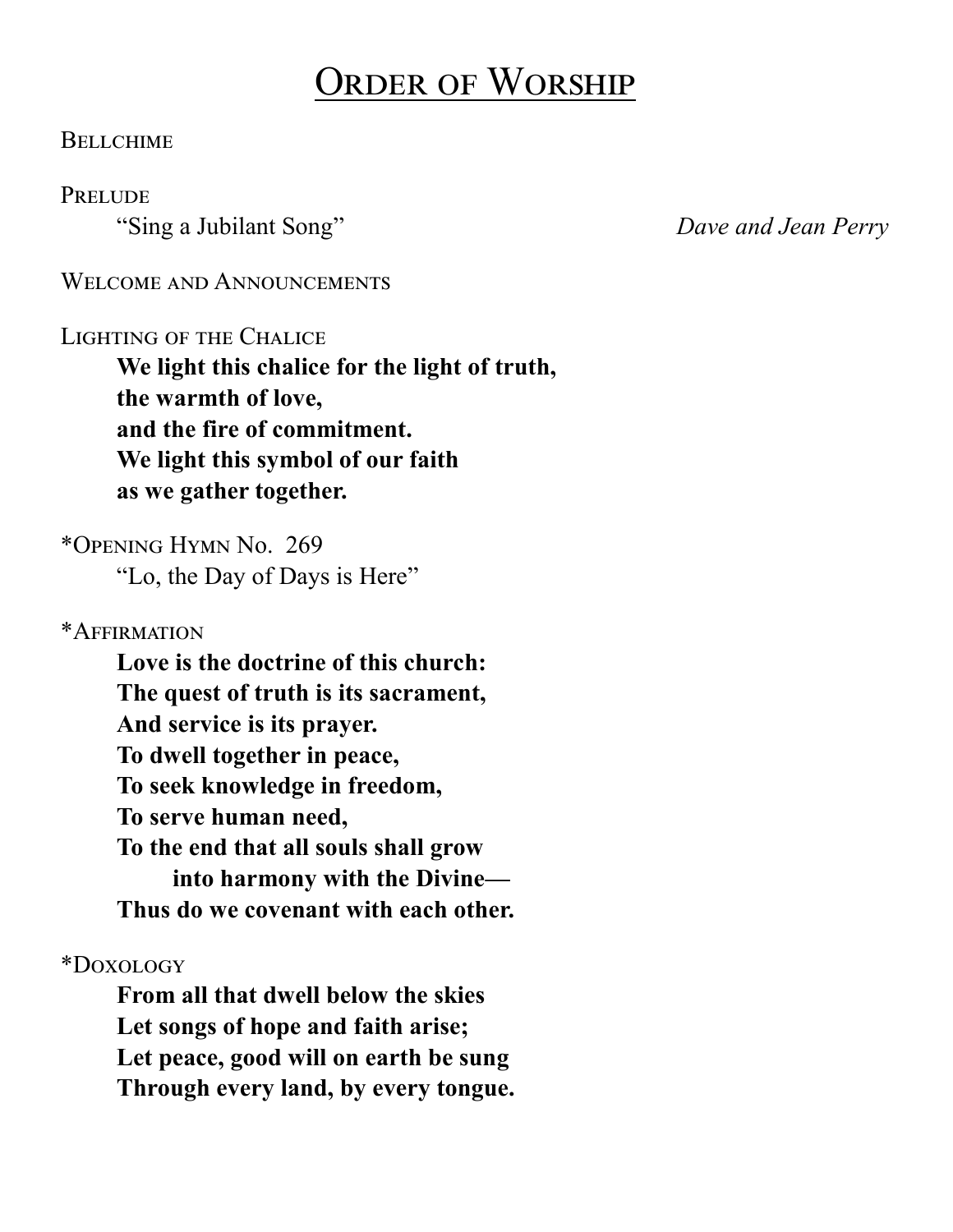Story for All Ages

Children's Song *Juliana Nord* **May peace surround you, May love surround you, As you go, as you go, As you go on your way.** (Repeat)

**OFFERTORY** 

"Paris Street in Rainy Weather" *Pam Wedgwood*

PRAYER AND SILENT MEDITATION

Prayer Hymn No. 123 *(sung by the congregation, seated)* "Spirit of Life"

# **READING**

Isaiah 65:17-25

Music Meditation "Go Your Way in Peace" *Jim Scott*

# **READING**

Luke 24:1-12

**SERMON** 

"Bunnies, Bonnets, Baskets, and an Empty Tomb"

Closing Hymn No. 61 "Lo, the Earth Awakes Again"

# **BENEDICTION**

**POSTLUDE** 

"Alle, Alle, Alle" *Jamaican folk song, arr. Will Schmid*